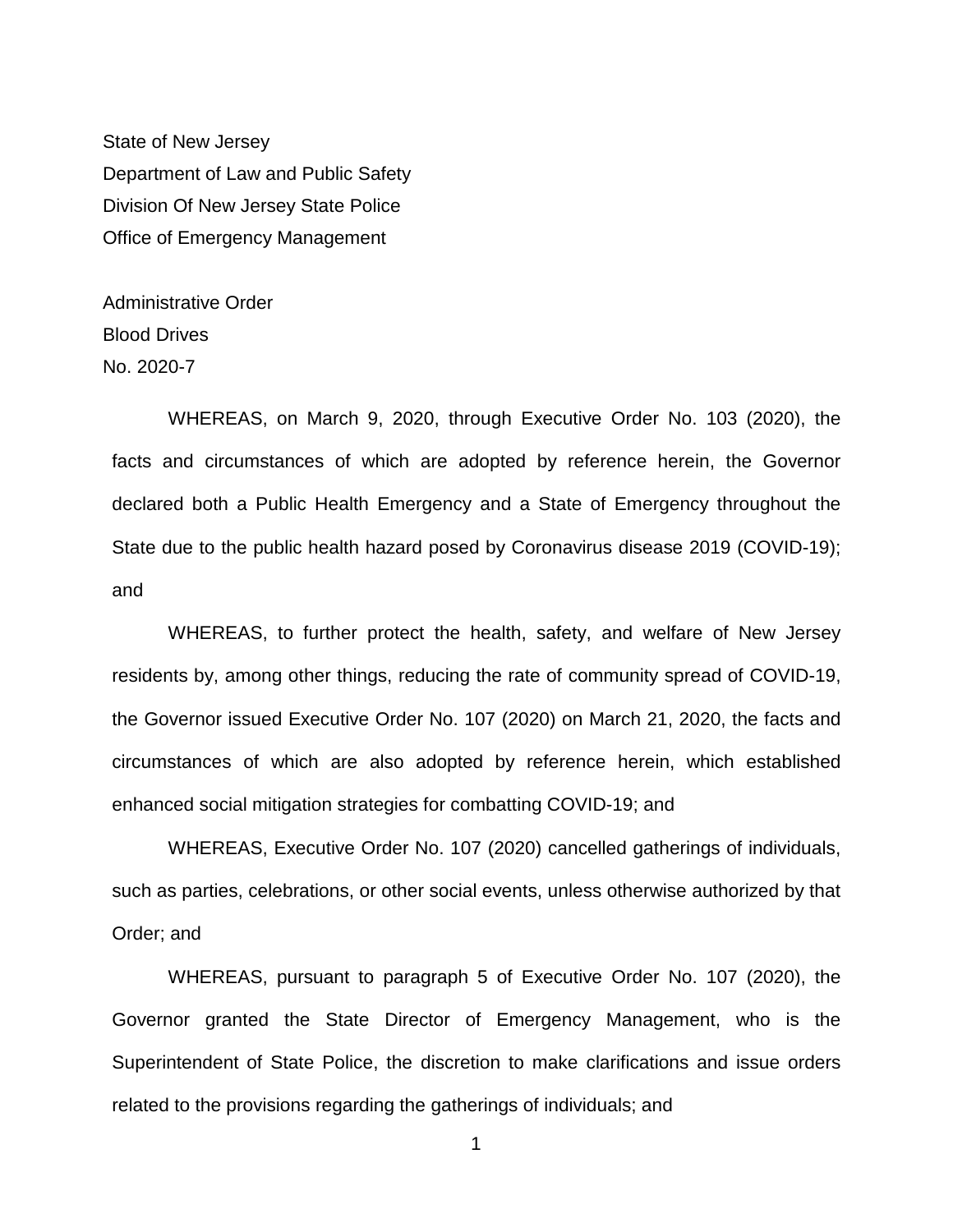WHEREAS, paragraph 17 of Executive Order No. 107 (2020) declares that the provisions of that Order shall not limit, prohibit, or restrict the provision of health care or medical services to members of the public; and

WHEREAS, the continued availability of blood donation resources is critical to meet the medical needs of the State's residents; and

WHEREAS, the operation of blood drives, when adhering to appropriate mitigation efforts, including undertaking appropriate social distancing where practicable, collecting blood only from individuals who are healthy and feeling well at the time of donation, conducting temperature screens, requiring the use of personal protective equipment (PPE), and frequently sanitizing equipment and work spaces, does not violate the terms and conditions of Executive Order No. 107 (2020) regarding gatherings;

NOW, THEREFORE, I, Patrick J. Callahan, State Director of Emergency Management, hereby ORDER as follows:

- 1. Pursuant to paragraph 5 of Executive Order No. 107 (2020), in order to facilitate the continued availability of blood donation resources to meet the medical needs of New Jersey residents, blood drives are exempt from the terms and conditions of the Order regarding gatherings.
- 2. Blood drives may continue to operate but must undertake appropriate mitigation efforts to prevent the spread of COVID-19 including incorporating social distancing where practicable, collecting blood only from individuals who are healthy and feeling well at the time of donation, conducting temperature screens of both staff and donors before entering a blood drive,

2